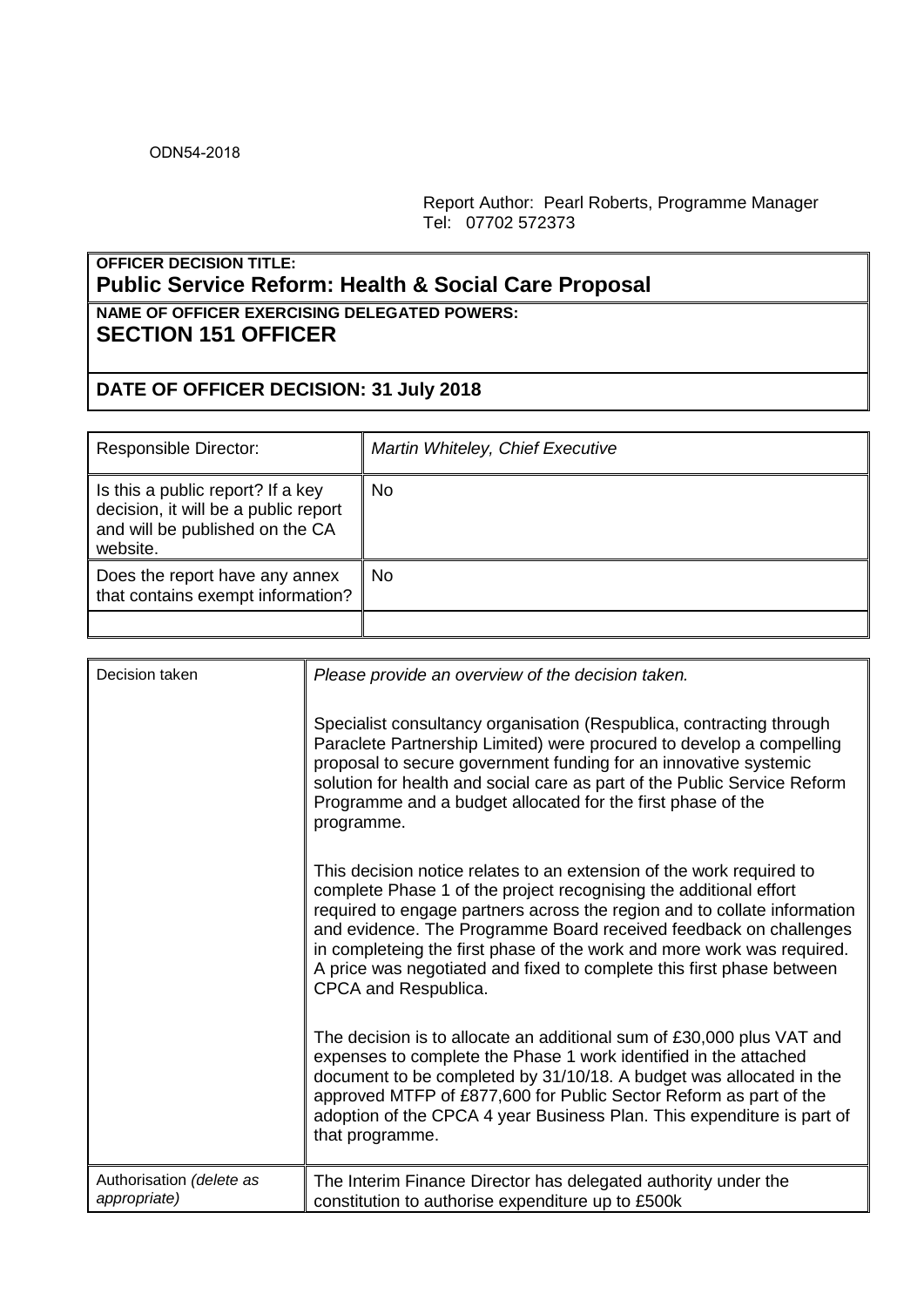| Background Information             | The Combined Authority committed to reforming public services as part<br>of its Devolution Deal.                                                                                                                                                                                                                                                                                                                                                                                                                                                                                                                                                                                                                      |  |  |  |  |
|------------------------------------|-----------------------------------------------------------------------------------------------------------------------------------------------------------------------------------------------------------------------------------------------------------------------------------------------------------------------------------------------------------------------------------------------------------------------------------------------------------------------------------------------------------------------------------------------------------------------------------------------------------------------------------------------------------------------------------------------------------------------|--|--|--|--|
|                                    | Leaders have spent some time developing the objectives and underlying<br>principles to the approach to public service reform through its Leaders'<br><b>Strategy Sessions.</b>                                                                                                                                                                                                                                                                                                                                                                                                                                                                                                                                        |  |  |  |  |
|                                    | It is proposed that Health and Social Care is the first area of focus for<br>the public service reform programme.                                                                                                                                                                                                                                                                                                                                                                                                                                                                                                                                                                                                     |  |  |  |  |
|                                    | The Combined Authority partners have an opportunity to use the<br>evidence and proposals arising from the existing transformation projects<br>alongside the evidence from other initiatives, such as the Economic<br>Commission and Local Industrial Strategy, to make the case for further<br>transfer of health and social care resources, powers and accountability<br>to Cambridgeshire and Peterborough. This would be similar to, and<br>reflect the learning from, the Greater Manchester health devolution deal.                                                                                                                                                                                              |  |  |  |  |
|                                    | The approach and objectives are summarised in the figure below:                                                                                                                                                                                                                                                                                                                                                                                                                                                                                                                                                                                                                                                       |  |  |  |  |
|                                    | Develop a compelling proposal to secure government funding for an<br>innovative systemic solution for health and social care (including, as<br>appropriate upfront funding to enable reform) which will:                                                                                                                                                                                                                                                                                                                                                                                                                                                                                                              |  |  |  |  |
|                                    | Set a strategic plan for the integration of health and social care in<br>the CPCA, securing buy-in of all key stakeholders in the process                                                                                                                                                                                                                                                                                                                                                                                                                                                                                                                                                                             |  |  |  |  |
|                                    | Achieve a settlement from Central Government that enhances the<br>current devolution deal and allows for genuine and enhanced public<br>service reform                                                                                                                                                                                                                                                                                                                                                                                                                                                                                                                                                                |  |  |  |  |
|                                    | Improve the health, wellbeing and wider determinants of health and<br>improve outcomes in the population of the CPCA                                                                                                                                                                                                                                                                                                                                                                                                                                                                                                                                                                                                  |  |  |  |  |
|                                    | Developing the proposition will require dedicated senior resource to<br>work alongside the Mayor and the Chief Executive. Respublica will<br>support the Combined Authority to develop the proposal and manage<br>relationships with partners across the region.                                                                                                                                                                                                                                                                                                                                                                                                                                                      |  |  |  |  |
| Alternative options<br>considered. | Do Nothing. This option was discounted on the basis that the<br>Combined Authority has committed to public service reform and wishes<br>to complete the revised scope of work without delay.<br>Seek Quotations. The Combined Authority undertook a competitive<br>exercise in April/May 2018, inviting 5 organisations to submit proposals<br>to undertake the work. 4 organisations were shortlisted and made<br>presentations to a Panel comprising the Mayor, Chair of the STP Board,<br>Accountable Officer of CCG, Chief Executive of Cambridgeshire and<br>Peterborough Councils and the Combined Authority Chief Executive.<br>Respublica were selected as the preferred organisation to conduct the<br>work. |  |  |  |  |
|                                    | Seeking quotations for the extension to Phase 1 was discounted on the<br>basis that Respublica has completed the Phase 1 work to date and is<br>best placed to undertake this work.                                                                                                                                                                                                                                                                                                                                                                                                                                                                                                                                   |  |  |  |  |